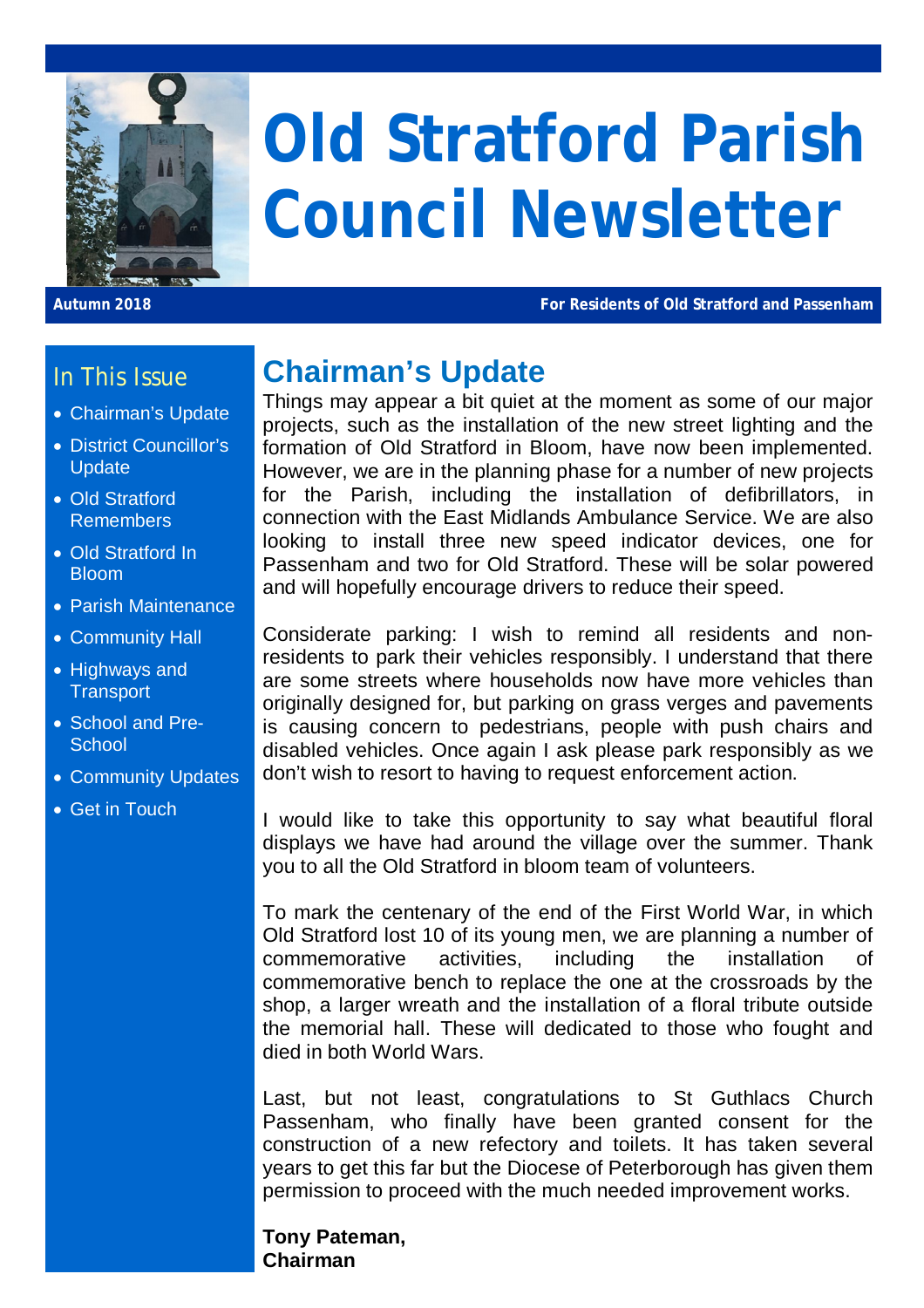## **District Councillor's Update**

I am sure you are all aware of the appalling financial situation that our County Council finds itself in and, I might add, in no way was your Parish or District Council a contributory factor to its demise.

This situation has resulted in serious actions having to be taken to improve the financial governance of our county. Earlier this year Government Inspectors were sent in to Northamptonshire County Council (NCC) and from their advice and MPs support, it was proposed that two new Unitary Authorities should be considered, in place of the current system of a County Council with seven District Councils and Boroughs. These recommendations have been strongly endorsed by Central Government and, in reality, the existing local authorities have had little choice but to consider and agree.

On 30<sup>th</sup> of August, at a full South Northants District Council meeting, Councillors voted very reluctantly to recommend to the Secretary of State to support proposals to dispense with NCC and itself and form two new Unitary Authorities. These will be formed In the west with South Northants, Daventry and Northampton and in the east/north Kettering, Wellingborough, East Northants and Corby.

For your District Council it is going to be challenging. It not only has to be involved with the setting up of the two unitary organisations but at the same time has to separate itself from the very successful relationship it had forged with Cherwell District Council. This means undoing an organisation that had been developing over the past six years and now will involve separating staff, finances and all support services that it has been responsible for.

There is a significant amount of work to be done before the formation of our new authority is complete, for example, the added responsibility of absorbing the significant debt from NCC and the Borough, staffing levels, location of offices, budget allocation, committees, election of councillors etc. The timescales to complete the reorganisation will be quite demanding as government approval will be forthcoming before the end of this year and it is envisaged that the new authorities will need to be fully operational by April 2020. With this timetable, local elections due in 2019 will be delayed until 2020 to coincide with the formation of the new authorities. However, we have to move on and try to get the best possible outcome for Old Stratford and SNC residents in the new organisation. Your District Council is committed to do so.

As progress is made I will be keeping your Parish Council informed of any developments. I do hold a surgery on a Saturday every two months at the Memorial Hall and I will be only too pleased to answer any questions. My next surgery is 10.00am on  $24<sup>th</sup>$  of November.

**Ken Pritchard, Councillor - Old Stratford Ward South Northants District Council**

**District** Councillor's Update – Changes to Local Government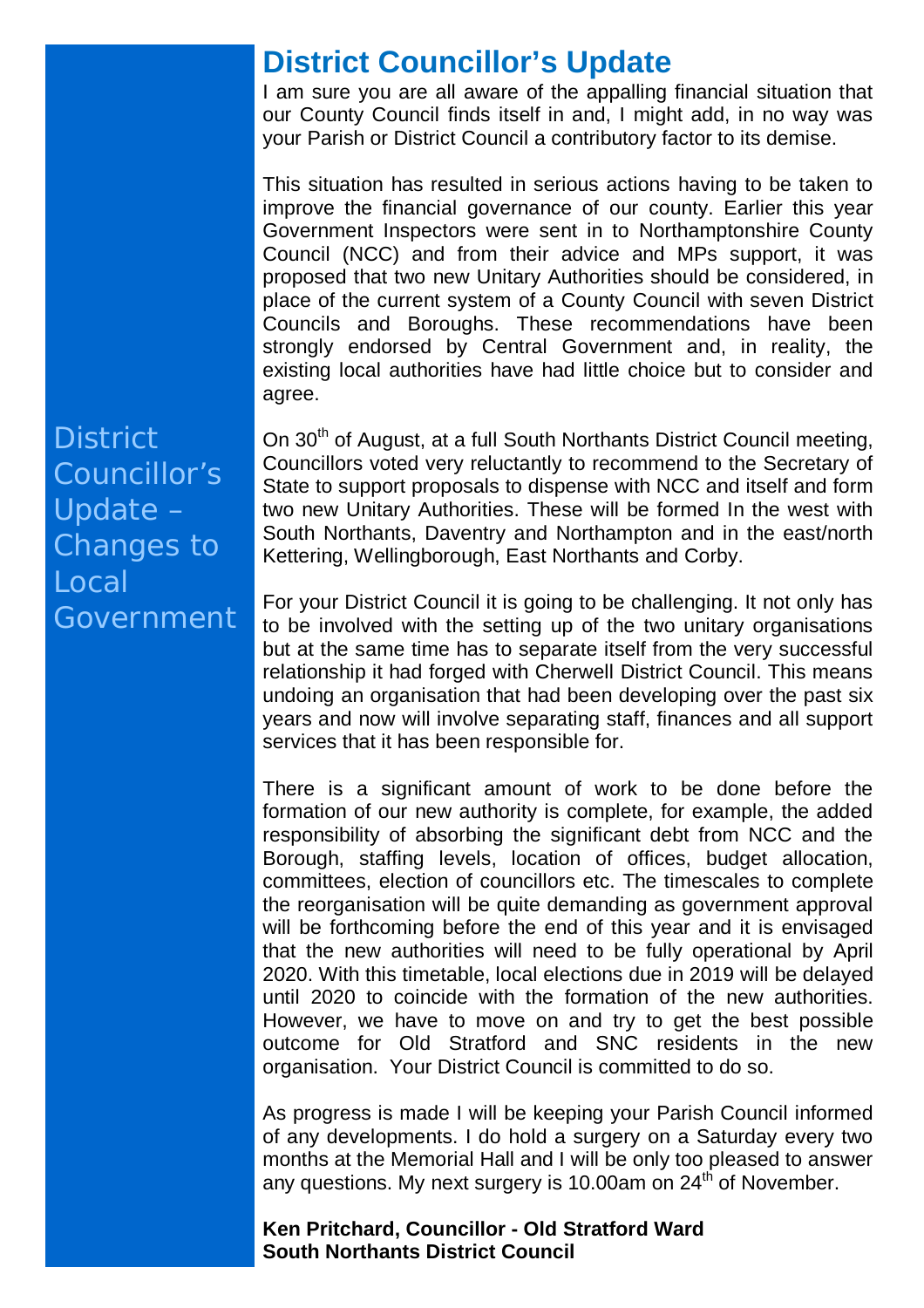### **Remembrance Sunday Ceremony**

On Sunday 11<sup>th</sup> November, there will be a short ceremony of remembrance held at the Memorial Hall at 11am to pay our respects to those who have made the ultimate sacrifice, in the two World Wars and more recent conflicts. Everyone is welcome to attend, we will gather at the hall from 10:45am.

### **Memorial Hall Centenary**

January 2019 marks the Centenary of the first brick being laid at the Memorial Hall, which opened on the Whitsuntide Bank Holiday Monday 1920. A report from the Northampton Mercury dated May 28<sup>th</sup> 1920, (abbreviated) reported:

*The Memorial Hall, at Old Stratford, was opened on Whit-Monday by Colonel W. H. Bull, K. H. S. .…Mr. W. S. Parrott read the Trust deeds, and pointed out that the Hall had cost £760. Only £260 had been raised, which left a deficit of £500. Mr. W. W. Dickens, of Old Stratford immediately offered to provide the sum of money, so the Hall had been paid for entirely. (Applause)…After the ceremony the Last Post was sounded and the National Anthem was sung.*



To mark the centenary occasion, OSPC would like to run an event (or series of events) in celebration. Co-incidentally 2020 will also be the 20<sup>th</sup> Anniversary of the community hall. Should anyone have any suggestions for events or be interested in being part of the organising committee, please contact Nicky Laurence on **nicky.laurence@oldstratford.org.uk**

# **Marking the End of WWI**

To mark the centenary of the end of World War One, the Parish Council and Old Stratford in Bloom are dedicating a display outside the front of the Memorial Hall that will include a "river" of 100 poppies ordered from the British Legion.

If you would like to sponsor a poppy (suggested donation £1), please pass donations to the Clerk or a Parish Councillor.

# Old **Stratford** Remembers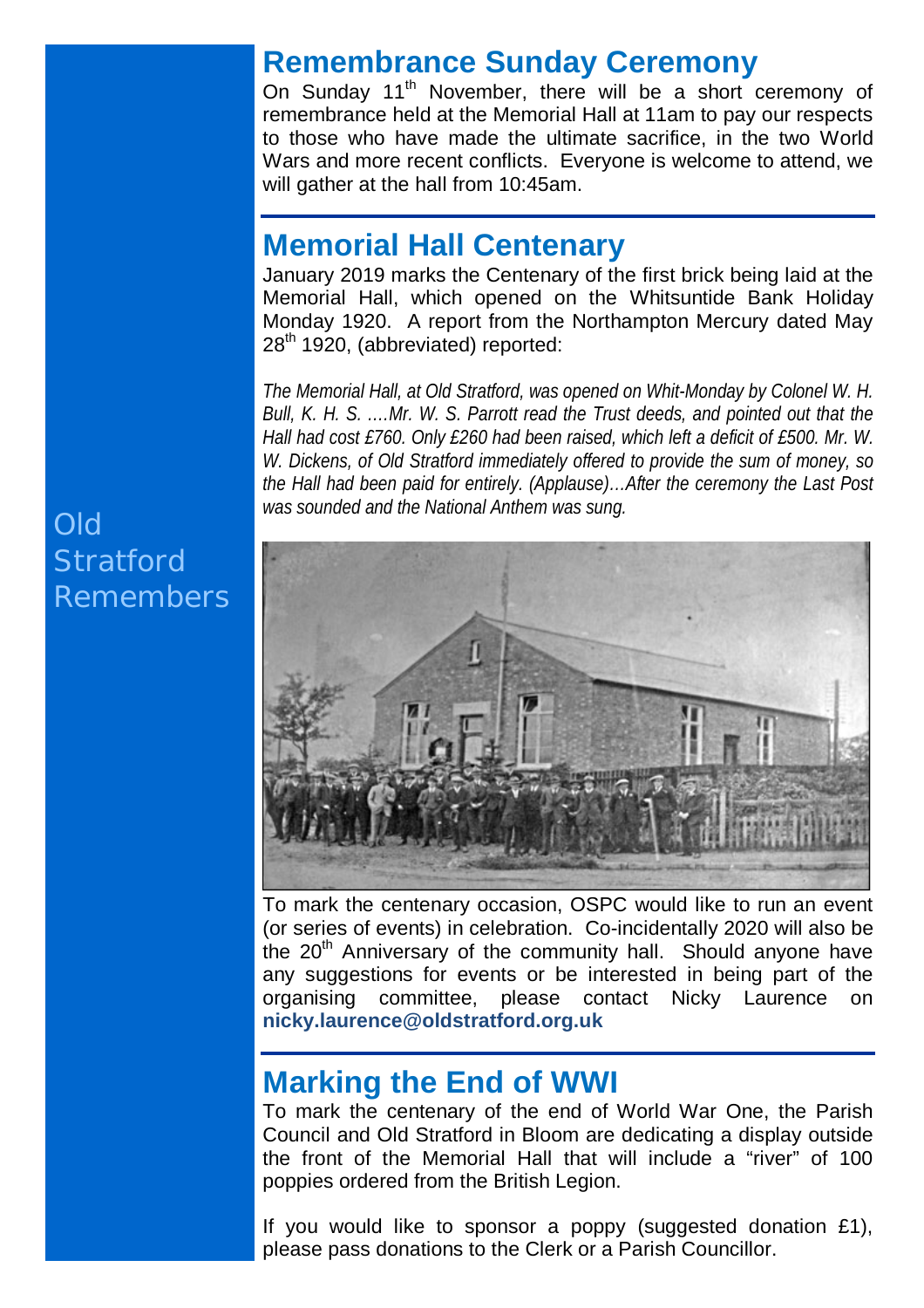# **Old Stratford in Bloom (OSIB)**

Since the last newsletter, we have seen two sets of planting by the OSIB team. The successful summer displays in the planters, have now been replanted with our Autumn/Winter scheme.

Aided by a group of volunteers from Santander on possibly one of the hottest days of the year in July, the team also carried out works to improve the appearance of some of the existing vegetation through the village and dug out four new circular rose beds.



With a gift of £250 from Santander, we have purchased and received a new stone effect planter for the front of the memorial hall which will be planted up in due course. Many thanks once again to Santander for their help and support.



OSIB have entered a photographic competition with the suppliers of the planters, Amberol, to try and win £2,000 worth of garden products. In addition, in November we will be planting the rose bushes in the four new beds.

Additionally a scheme has been planned, in the courtyard in front of the Memorial Hall, ready for Remembrance Sunday

### **Passenham Planting Update**

We have now purchased another 3500 daffodil and crocus bulbs to enhance the display of spring daffodils in Passenham, which we enjoyed for the first time this year. To facilitate this, a clearing and pruning weekend has been scheduled for 6th/7th October followed by two planting weekends on 13th/14th October and 20th/21st October. Volunteers would be welcomed, with planting taking place 10.00-12.30 on these dates.

## **Residents – Thanks for Playing your part**

The Parish looks better for a little care and attention from the OSIB team, but we want to also say "thank you" to all residents that play a part. Whether volunteering with OSIB, keeping your own hedges and land tidy, joining in litter picks, joining project working parties or simply reporting issues you see in the area. Let's continue to make Old Stratford a Parish to be proud of!

Old Stratford In Bloom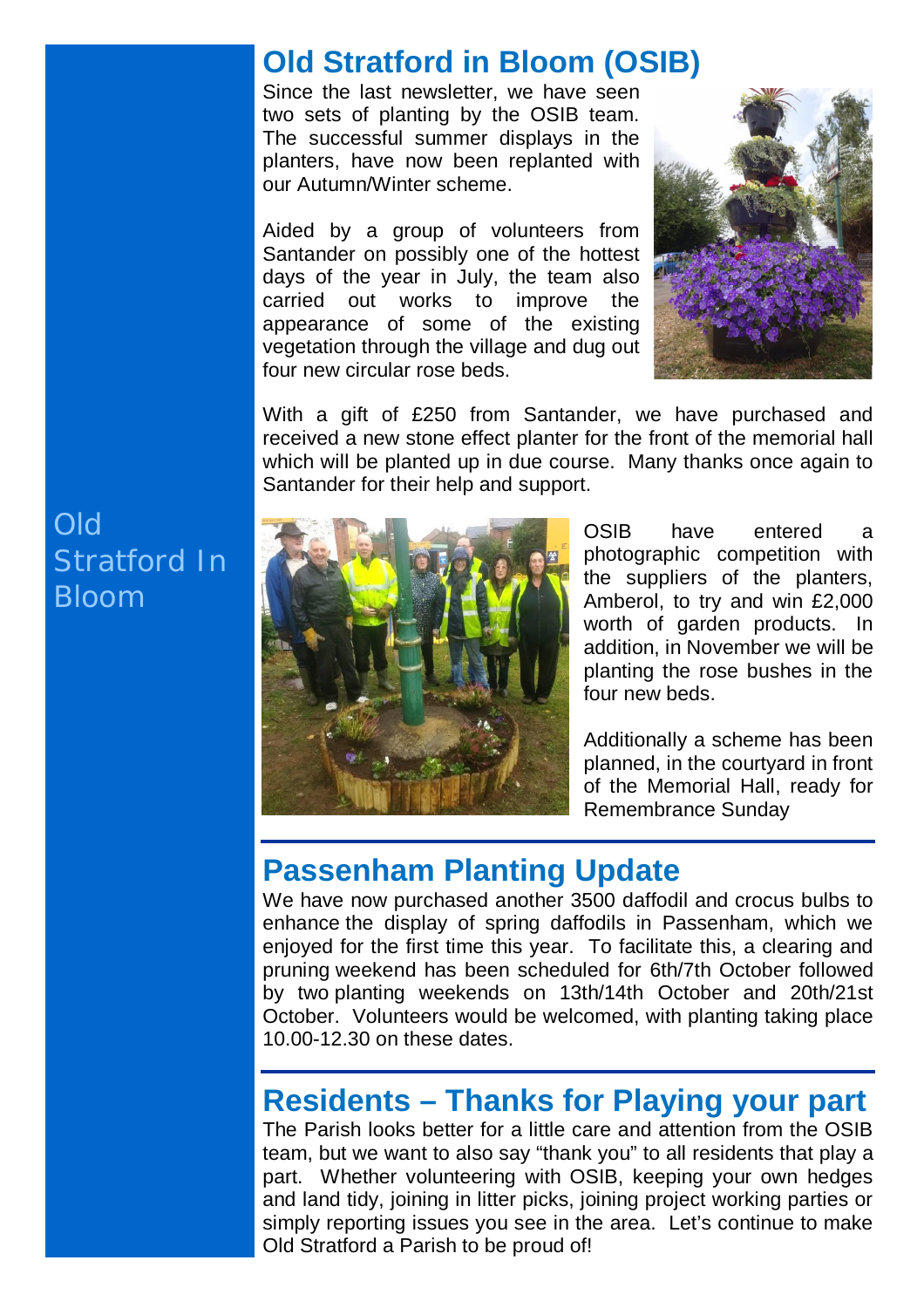# **Allotment Update**

Unfortunately the establishment of allotments in Blackhorse Drive and subsequent handover to the Parish Council is further delayed.

Originally they should have been handed over to the Parish by the building of the 55<sup>th</sup> house, but the developers have made a planning application to change this to the point where the  $110<sup>th</sup>$  house has been completed. It is understood that they are currently using the allotment site as a material store and waste area.

This delay is somewhat frustrating to the Parish Council and all those wishing to take up an allotment but, hopefully, we will have some more positive news soon

# **Diary Date**

# Parish Maintenance

# **Volunteers required for Old Stratford Parish Clean-Up**

**Saturday 24th November** 

Between 9.00am -11.00am (but any time you can give is appreciated). Meet at the Memorial Hall to collect pickers, gloves and sacks

Please wear high visibility clothing if you have any.

Many thanks for your kind support.

# **Road Conditions and Pot holes**

Northamptonshire County Council is responsible for the condition of Roads in the Parish and has established criteria that determine what repairs are necessary. The Parish Council continues to report damage, such as potholes in roads and pavements, but we are frequently advised that the holes are not of sufficient size to merit repair.

Residents wishing to report an issue with our roads can either get in contact with the Parish Clerk or report directly to Street Doctor on 03001261000 or

**http://www.northamptonshire.gov.uk/en/councilser vices/Transport/roads/StreetDoctor**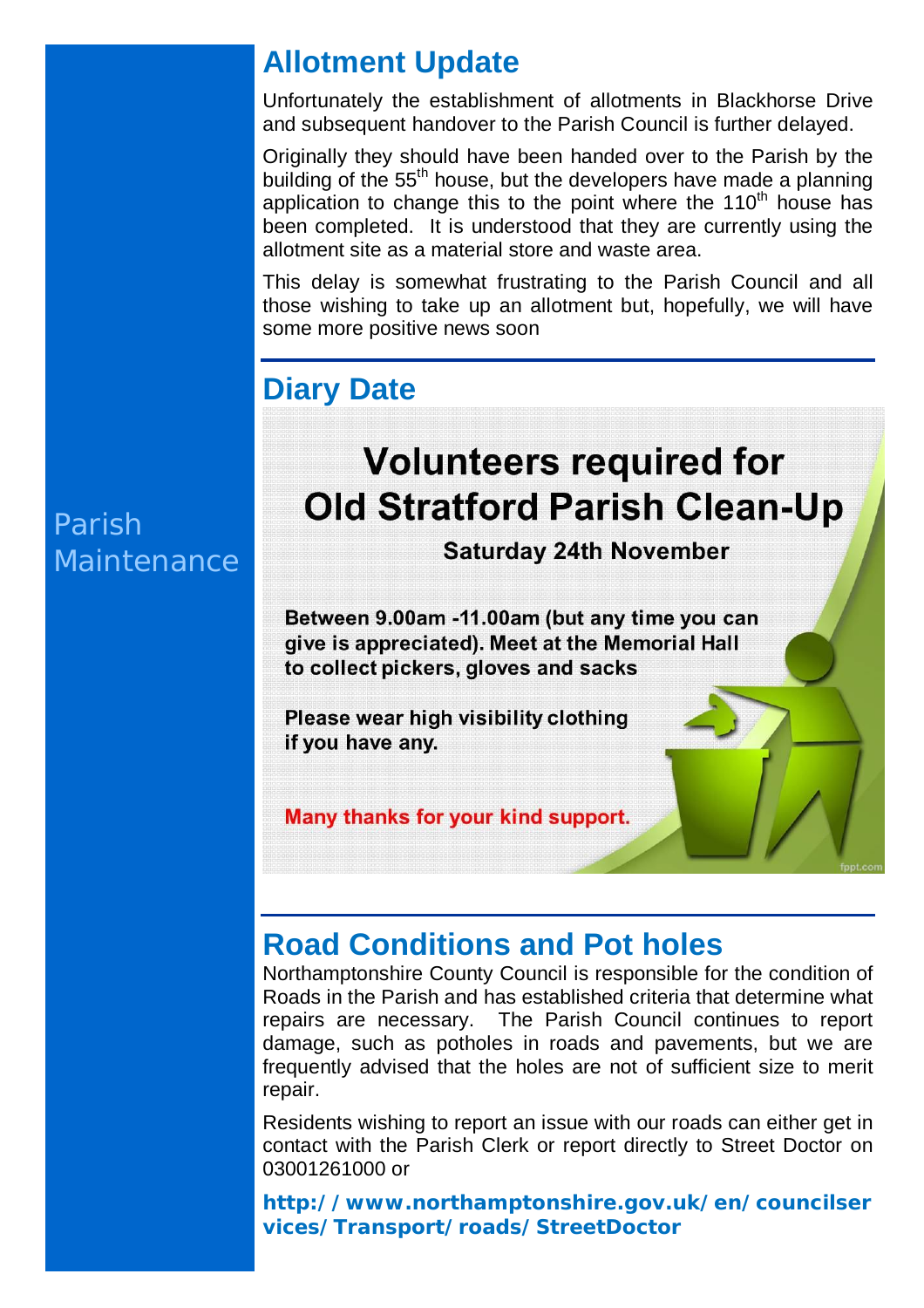### **Community Hall Update**

There have been a couple of changes at the Community Hall recently. We now have a few new members on the committee and are delighted to welcome Nick Rowlandson as the new Chair and Colin Wilderspin as Vice-Chair, both Old Stratford residents. We would like to take this opportunity of thanking them for stepping forward and for taking on these demanding roles.

We are in the process of producing a Facebook page and information about our regular groups and upcoming evenings will be regularly advertised on the local 'Nextdoor' website.

Here's some information about our two forthcoming events!

# **Fireworks Display Saturday 10th November (5.30pm – 7.30pm)**

Come along and join in the fun at the Old Stratford Fireworks Display and help support your community groups. The display is due to start around 6.30pm but the gates are open from 5.30pm.

Please come earlier and support our groups with their much-needed fundraising. Admission is FREE to anyone under 16 and £2.50 for



16 and over.

**Please remember**, for licensing reasons, only alcohol purchased in our on-site bar can be consumed at the event.

Fireworks can be dangerous – please keep a close eye on your children and don't allow them to wander beyond the roped off area for their own safety.

Unfortunately there is NO on-site parking available and parking along the Deanshanger Road gets filled up very quickly, so please walk to the venue if you can.

This year we have decided to keep the bar open for the rest of the evening, along with a disco, so why not make an evening of it!

# **Senior Citizens Afternoon Teas**

A reminder that we hold an afternoon tea on the last Friday of every month (except December), between 2pm and 4pm in the Memorial Hall. Any senior citizen is welcome; you don't have to be a village resident to attend, so come along and spend a couple of hours chatting with your friends.

Old **Stratford Community** Hall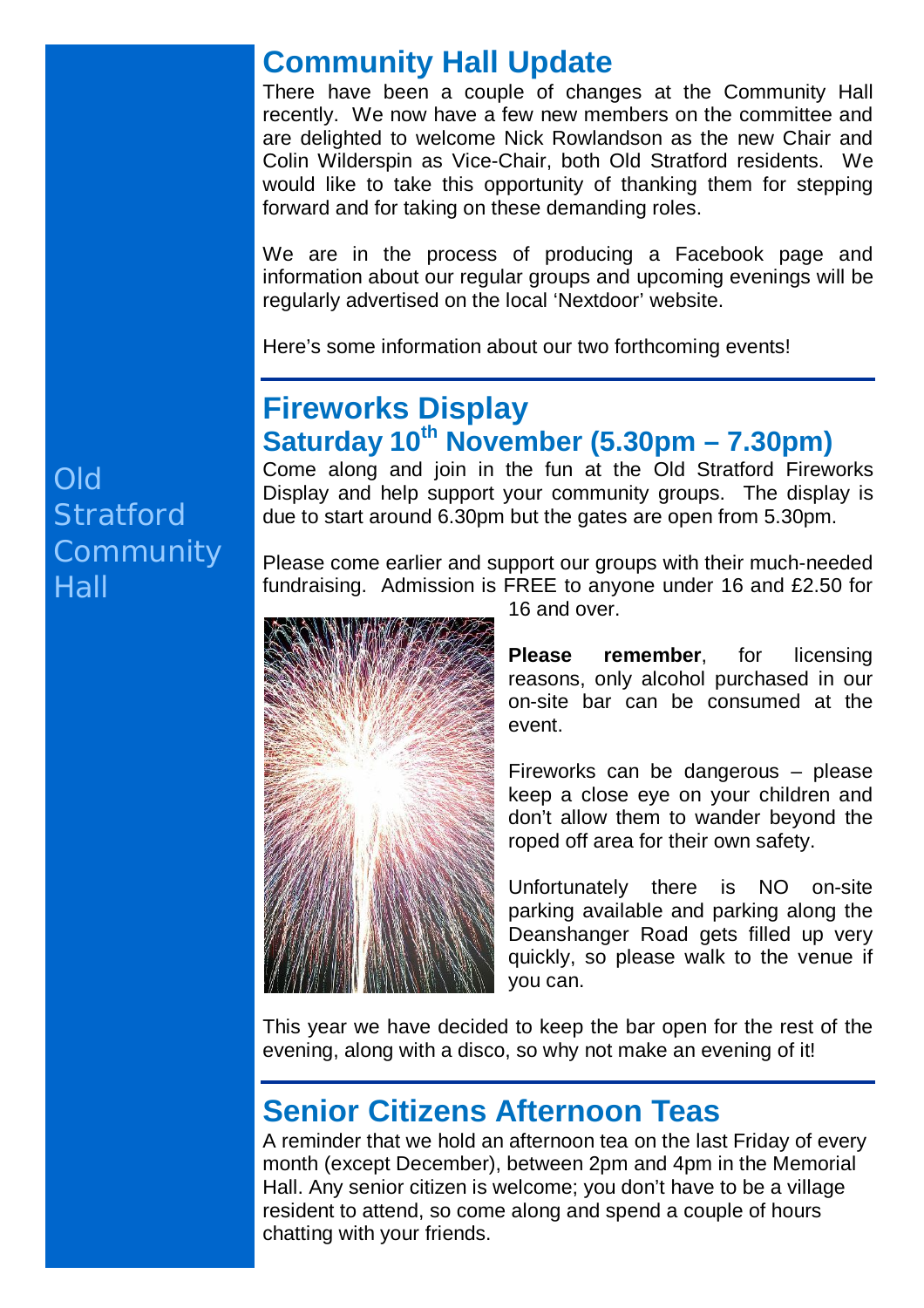# **Senior Citizens Christmas Party Saturday 8th December (from 4pm)**

Come along and enjoy a festive afternoon! If you have not previously attended, are a resident of the village, over the age of 65 and would like some more information, please contact the Hall on 01908 30746 (partners under 65 also welcome).

If we don't know about you, we can't invite you! Invitations will be delivered in the next few weeks but please reply promptly as we are restricted on numbers.

# **Zumba and Zumba Gold**

Join in this energetic dance craze! If you really want to have some

fun and exercise to great dance music. come along to the Community Hall on a Tuesday evening at 6.30pm.

Old **Stratford Community Hall** 

For those of you who would like to try Zumba but feel it's a bit too high impact, Ana has a much more relaxed class on a Wednesday lunchtime at 12.30, for just 45 minutes. This class is ideal for anyone who maybe wants to exercise again after an absence, injury or operation.



# **Supporting the Community Hall**

Please don't forget that we offer discounted hire rates to village residents so when you are thinking of where to hold a child's party or some other special occasion, not only are we offering very competitive rates to other local halls, you are also supporting your community as well.

If you are interested in hiring the hall, please contact **Gerry Scovell 01908307461 or oldstratfordcommunityhall2@hotmail.co.uk**

# **Whalley's Apprenticing Charity**

Applicants of 16 years and over, can claim up to £100 towards books and equipment required for their chosen profession.

For more information or application form please contact Derek Everett the Parish Clerk on *01908 569053*

# **Craft Club @ the Memorial Hall**

There is a Craft Club meeting on Mondays in the Memorial Hall 2- 4pm. Everyone and all types of crafts welcome.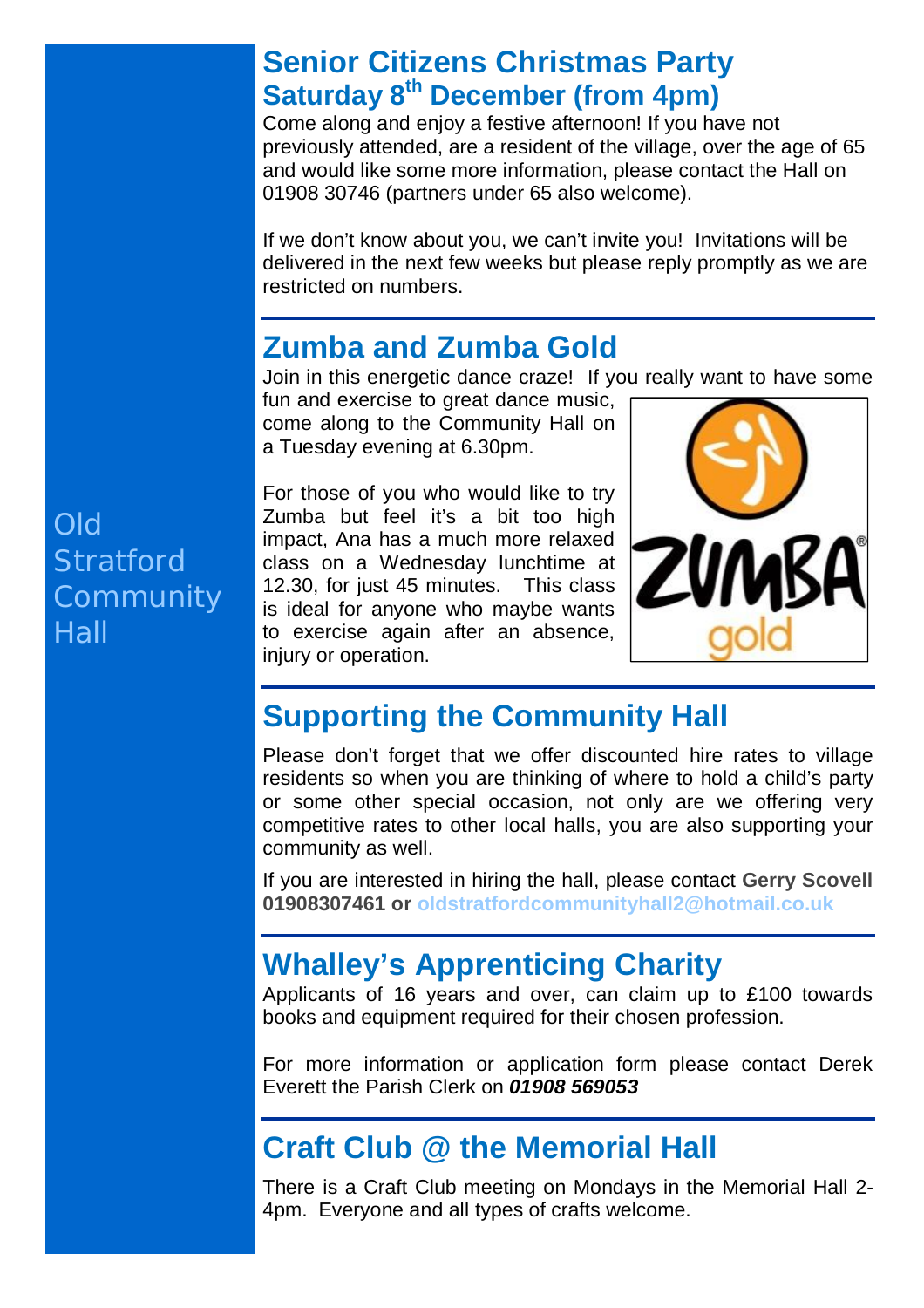# **Roundabout Improvements**

The Old Stratford roundabout project is nearing its completion and hopefully we will all soon reap the benefits once the smart system has been given time to "learn". The Parish Council would like to thank Paul Valentine for all his help as liaison officer on this project, as he has worked to make information dissemination, road closure and rerouting as painless as possible. This project was the first in

which Highways England employed a liaison officer and they are now looking to replicate this approach on all major projects across the country.



Highways England have provided the below update:

By the end of October 2018, we will have completed a £3.4m improvement scheme, which is aimed at cutting journey times and reducing peak hour queueing, whilst also improving the safety of motorists and pedestrians.

Scope of Works:

- On the approach to the roundabout, which intersects the A5, A422 and A508, two additional lanes have been added and resurfaced; over 6, 670 tonnes of asphalt was used.
- 33 new SMART traffic lights and columns were installed, which utilise the latest Micro Processor Optimised Vehicle Actuation (MPOVA Technology).
- Over 6,500 meters of ducting were laid, along with the installation of new LED Street lighting columns that will (on average) generate 50% energy savings, year on year.
- The surrounding footpath was widened from 0.9mtrs to 3mtrs and new pedestrian safety barriers were also installed.

As thousands of vehicles travel through the roundabout every day, we minimised disruption to the travelling public by undertaking the majority of works during the night. This ensured the roundabout was passable during the day, especially during peak times. The resurfacing arms of the roundabout took place over five weekends, negating the need to close the entire roundabout at any point.

#### **Paul Valentine,**

Public Liaison Officer – A5 Old Stratford Roundabout North Midland Construction PLC - Highway Utilities Mobile: 07596 278260 Email: infoa5oldstratford@northmid.co.uk

#### **Working on behalf of Highways England**

**Highways England customer contact centre 0300 123 5000 or www.highways.gov.uk**

# **Highways** and **Transport**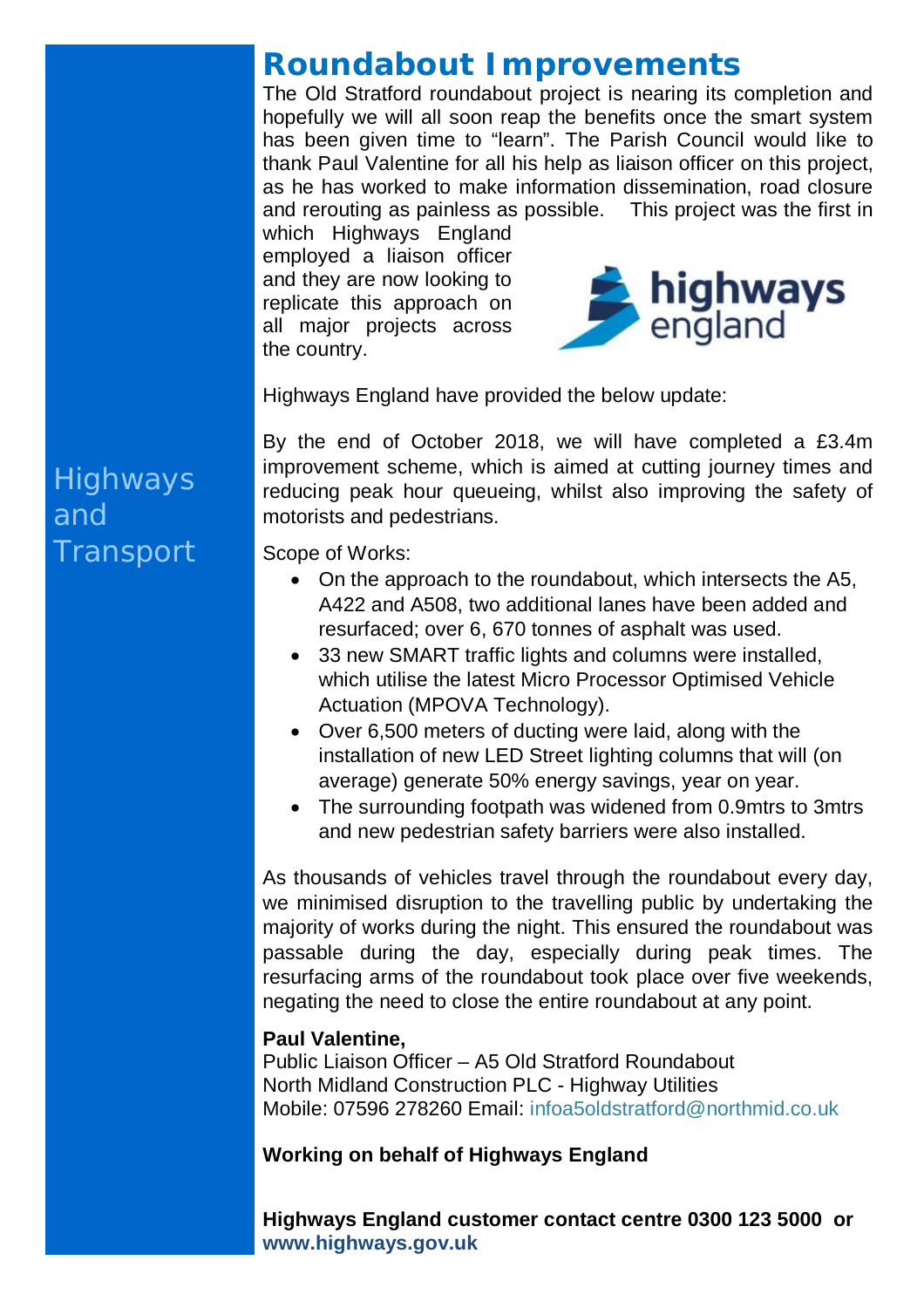### **Old Stratford Bus Services**

At the end of July Old Stratford lost its bus services to Stony Stratford, Milton Keynes and Towcester during the main part of the day. This is one of many cuts in services resulting from the severe financial position of Northamptonshire County Council (NCC), when notably a proportion of the NCC Council Tax charges paid by residents is intended to support bus services throughout the county.

The Parish Council and a number of concerned residents have contacted NCC and Rt.Hon. Andrea Leadsham (MP) expressing concerns about the withdrawal of the local 90 bus service. Initially the draft budget at NCC proposed that some subsidised bus services would be retained, but once the full severity of financial pressures on the NCC became clear, all subsidised services were withdrawn.

When approached with a proposal to divert all X89 buses via Old Stratford and Stony Stratford, Stagecoach, who operate the X89 and 89 services, advised their additional costs would be unviable.

| *NS=Not Saturdays              | <b>NS</b> |       |       |       |       | <b>NS</b> |
|--------------------------------|-----------|-------|-------|-------|-------|-----------|
| Milton Keynes Stop B4          | 06:35     | 08:00 | 09:45 | 17:54 | 19:14 | 20:14     |
| Milton Keynes Rail Station Z5  | 06:43     |       |       | 18:02 | 19:22 | 20:22     |
| Stony Stratford - Wolverton Rd | 06:55     |       |       | 18:12 | 19:32 | 20:32     |
| Old Stratford - Deanshanger    |           |       |       |       |       |           |
| Rd                             | 07:01     | 08:15 | 09:59 | 18:18 | 19:38 | 20:38     |
| Deanshanger Glebe Rd           | 07:11     | 08:25 | 10:08 | 18:26 | 19:46 | 20:46     |
| <b>Towcester Health Centre</b> | 07:56     | 09:12 | 10:36 | 19:03 | 20:23 | 21:23     |
| Northampton - The Drapery      | 08:49     | 09:14 | 10:07 | 19:51 | 21:11 | 22:11     |

The Bus services we are left with are outlined below:

| *NS=Not Saturdays              | <b>NS</b> |       |       |       |       | <b>NS</b> |
|--------------------------------|-----------|-------|-------|-------|-------|-----------|
| Northampton - The Drapery      |           | 06:07 | 14:52 | 15:52 | 17:12 | 18:12     |
| <b>Towcester Health Centre</b> |           | 06:50 | 15:38 | 16:38 | 17:58 | 18:58     |
| Deanshanger Glebe Rd           | 05:58     | 07:32 | 16:15 | 17:15 | 18:35 | 19:35     |
| Old Stratford - Deanshanger Rd | 06:06     | 07:43 | 16:23 | 17:23 | 18:43 | 19:43     |
| Stony Stratford - Wolverton Rd | 06:12     | 07:49 | 16:29 | 17:29 | 18:48 | 19:48     |
| Milton Keynes Rail Station Y5  | 06:24     | 08:07 | 16:43 | 17:43 | 19:01 | 20:01     |
| Milton Keynes Stop B3          | 06:32     | 08:15 | 16:51 | 17:51 | 19:09 | 20:09     |

The Parish Council would like to hear from residents on what timed services they need to fill these gaps, so please let us know your views and the days and times that are most suitable. This will then enable us to see if organising a scheme is feasible, for example hiring a minibus running a limited service.

Please address your responses to the Clerk either by Email or letter, so we can assess the feasibility and costs to the users, which could potentially be shared with people who wish to use the service from adjacent parishes.

# Highways and **Transport**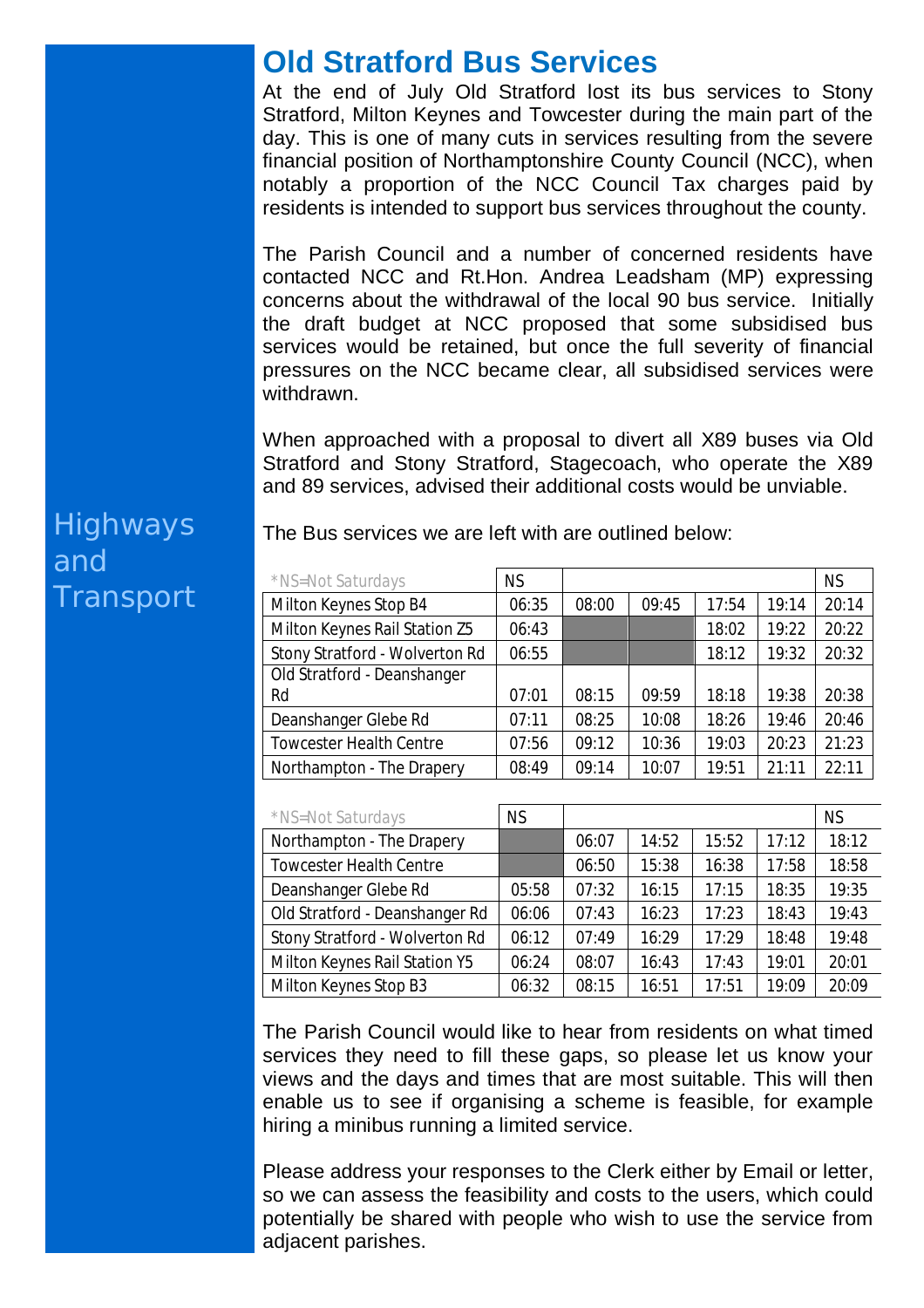# **Old Stratford Primary School News**

Over the summer holidays we converted to an academy under the Grand Union Trust. This means we are now under a Multi academy trust with New Bradwell Primary School and Jubilee Wood Primary school in Milton Keynes. **www.grandunionpartnership.org**

This term, we welcomed several new pupils across Key Stage 1 and Key Stage 2, as well as all our new Reception children. We hope they will be very happy at Old Stratford Primary School; the staff are looking forward to getting to know each and every one of them!

Last year's SATS outcomes were some of the best results that Old Stratford has produced. All of our children reached or exceeded their targets and they should be very proud.



#### Play-Learn-Grow

#### Registered Charity no.1033454 OFSTED NO. 219885

Old Stratford Preschool is a community preschool run by a parent committee. We offer children the opportunity to Play-Learn and Grow together while developing core skills in line with the Early Years Foundation Stage Curriculum. We achieve this by Planning in the Moment, considering the child's key interests at that time and sharing our findings with the parents.

Old Stratford Preschool aims to:

- $\cdot$  Provide a high-quality care and education for children
- Work in partnership with parents to help children learn and develop
- Offer children and their parents a service that promotes equality and values diversity
- Promoting the life and well-being of our community

We are open Monday -Friday during term time from 7:30-15:00 offering full and half-day sessions (minimum two sessions per week)

#### *All children aged 2years until school entry are welcome, with spaces available for our funded (15 & 30 hours) and nonfunded sessions*

Please contact Dawn to learn more about the preschool and view our excellent facilities. Email: manager@oldstratfordpreschool.co.uk

Tel: 01908 260664

School and Pre-school Updates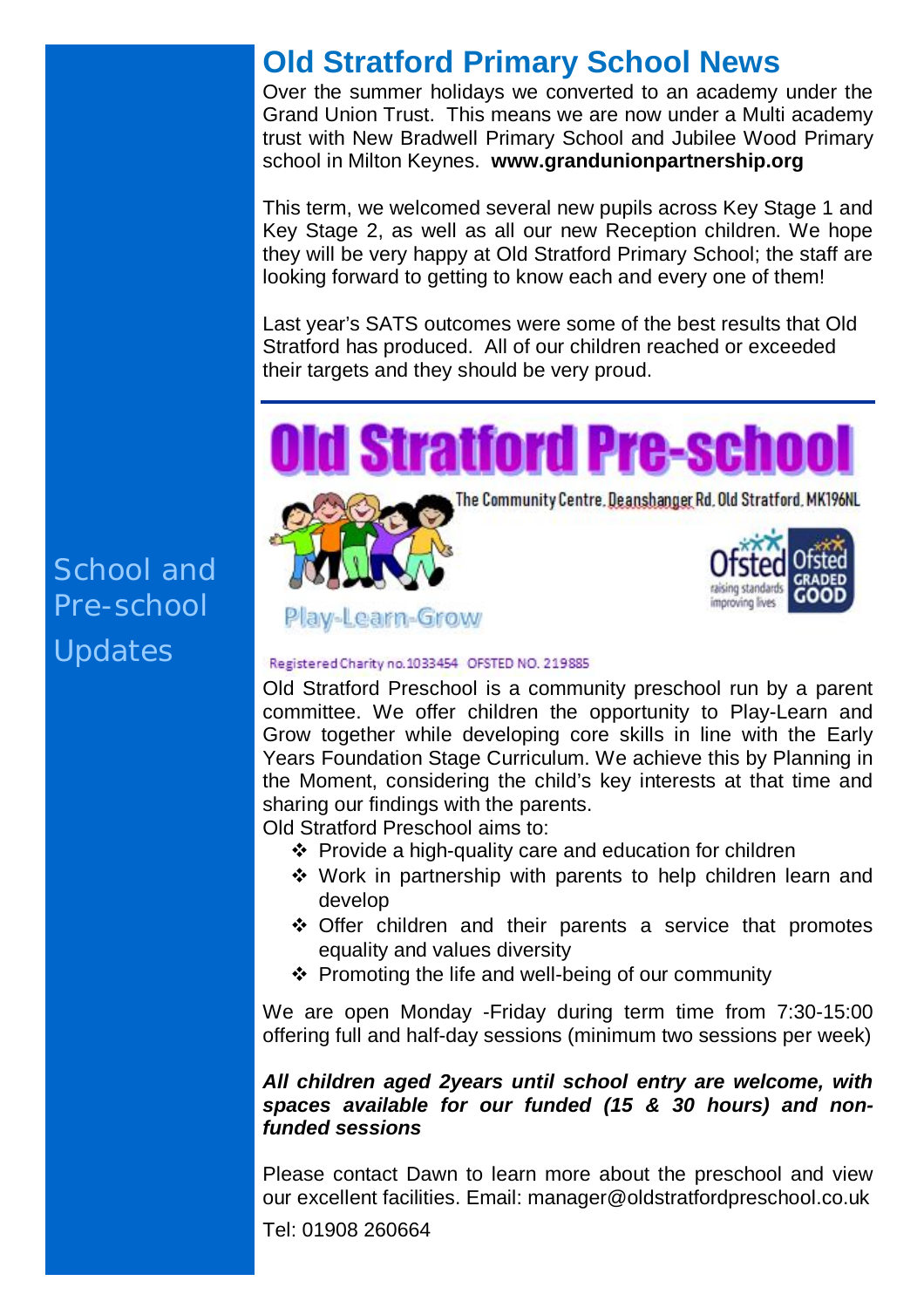# **Neighbourhood Watch Update**

#### Prepare for Dark Nights

1. Keep front and back doors locked at all times.

2. If you are out in the evening keep your curtains drawn and leave a radio on.

3. Remember to keep garage and sheds locked.

4. Keep your front door well-lit and make sure fences and bushes are no more than a metre high,

- 5. Never leave keys hidden outside.
- 6. Keep bins away from Windows

When out and about:

1. Let someone know where you are going

2. Keep purse, wallet and keys secure. Only take essentials NO valuables.



3. Be aware of surroundings and don't text or listen to music on your phone.

4. If you are out regularly at night get a personal attack alarm.

5. If you are a runner, walker, or cyclist stick to well-lit routes don't wear headphones, change your route and vary your times regularly.

101 is the number to report incidents and general enquires. In an EMERGENCY call 999. To report a crime and remain anonymous call Crimestoppers 0800 555 111

Please stay safe.

**Jacki Ibell, Neighbourhood Watch Co-ordinator** 01908 562677.

# **St Guthlacs Update**

St Guthlacs is Old Stratford's Parish church and is one of the most important grade 1 heritage sites in the area. Forthcoming events include:

- "A Song for Bobby Bannister" concert with Woburn Cryers. Sunday December 2<sup>nd</sup> at 6pm
- Christmas Concert with Swanbourne School Choir, Sunday December  $9<sup>th</sup>$  at 6pm

The Friends of St Guthlacs (FoSG) are a registered charity dedicated to preserving the church and developing its use by local communities. For further information about events, services or viviting the church, contact Emma Hawkins (FoSG Organiser) on **01908 564550** or email **emmahawkins06@live.co.uk.**

# **Deanshanger Methodist Chapel**

- **Sunday Morning Worship 10.30am--** a traditional, friendly & welcoming service
- Drop In @ the Chapel --homemade lunch -1<sup>st</sup> Friday in month from 12 noon
- **Pop In @ the Chapel -** coffee and cake and homemade soup Wed 28 Nov – 10am

# **Community** Updates